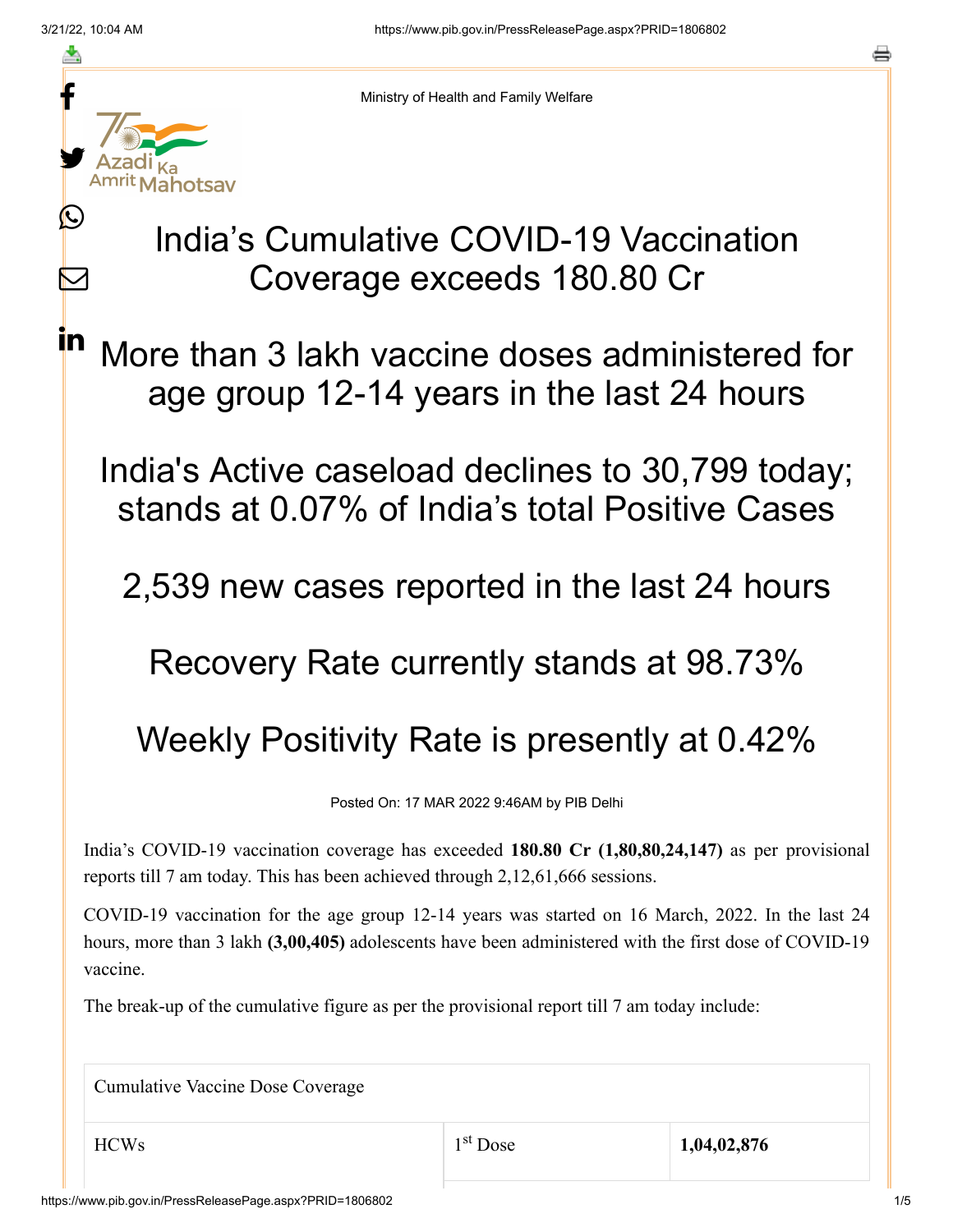| f                 |                        | $2nd$ Dose             | 99,88,133       |
|-------------------|------------------------|------------------------|-----------------|
| $\mathbf{\Omega}$ |                        | <b>Precaution Dose</b> | 43,40,771       |
|                   | <b>FLWs</b>            | 1 <sup>st</sup> Dose   | 1,84,11,930     |
|                   |                        | $2nd$ Dose             | 1,74,84,152     |
|                   |                        | <b>Precaution Dose</b> | 66, 23, 571     |
| in                | Age Group 12-14 years  | $1st$ Dose             | 3,00,405        |
|                   | Age Group 15-18 years  | 1 <sup>st</sup> Dose   | 5,61,03,820     |
|                   |                        | $2nd$ Dose             | 3,50,69,122     |
|                   | Age Group 18-44 years  | 1 <sup>st</sup> Dose   | 55, 36, 41, 508 |
|                   |                        | $2nd$ Dose             | 45,81,76,335    |
|                   | Age Group 45-59 years  | $1st$ Dose             | 20,25,84,287    |
|                   |                        | $2nd$ Dose             | 18, 34, 33, 562 |
|                   | Over 60 years          | 1 <sup>st</sup> Dose   | 12,66,25,180    |
|                   |                        | $2nd$ Dose             | 11,42,49,464    |
|                   |                        | <b>Precaution Dose</b> | 1,05,89,031     |
|                   | <b>Precaution Dose</b> |                        | 2, 15, 53, 373  |
|                   | Total                  |                        | 1,80,80,24,147  |

Following a continuous downward trend, India's Active Caseload has further declined to **30,799** today**,** constituting **0.07%** of the country's total Positive Cases**.**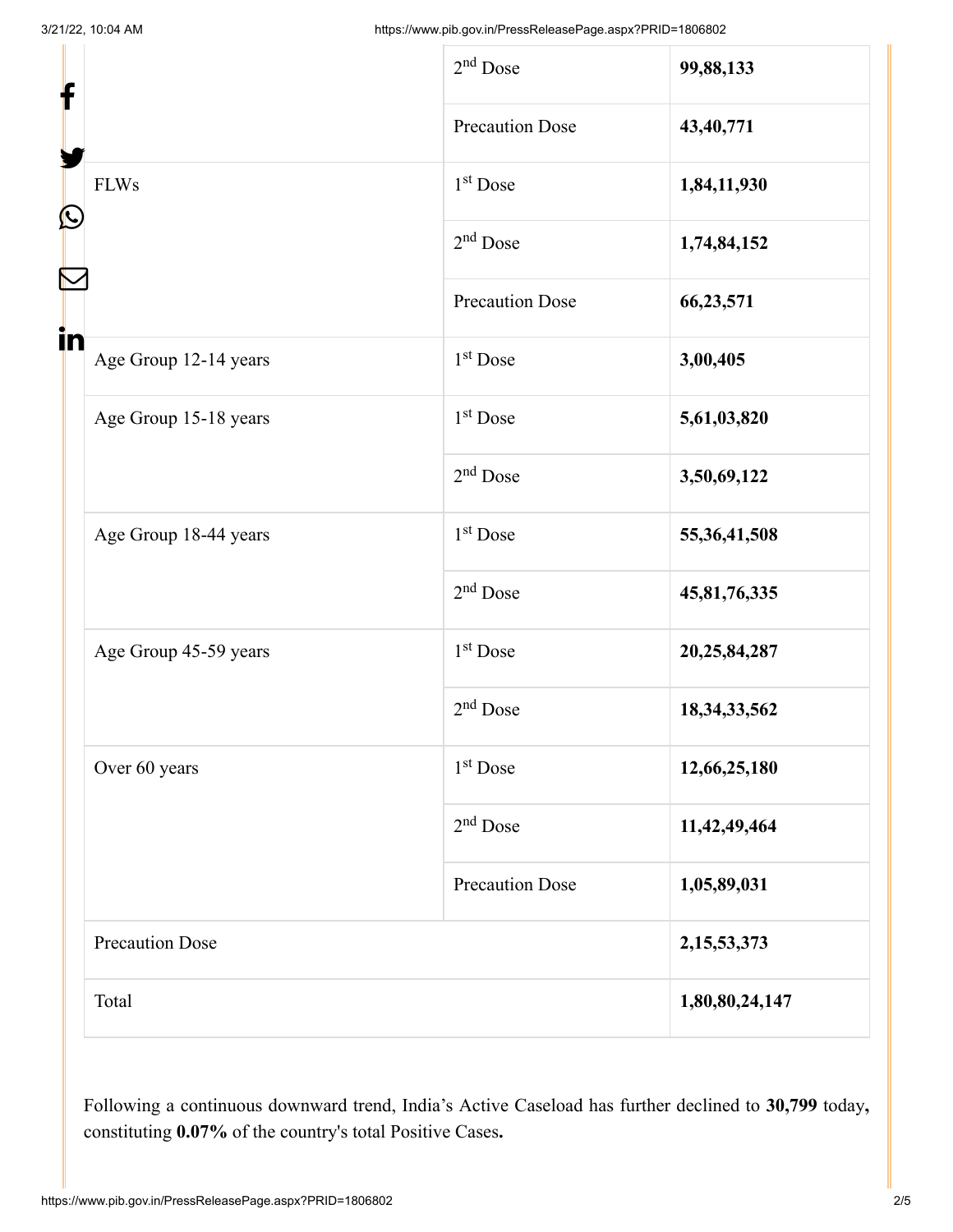3/21/22, 10:04 AM https://www.pib.gov.in/PressReleasePage.aspx?PRID=1806802



Consequently, India's recovery rate stands at **98.73%. 4,491** patients have recovered in the last 24 hours and the cumulative tally of recovered patients (since the beginning of the pandemic) is now at **4,24,54,546.**



**2,539 new cases** were reported in the last 24 hours.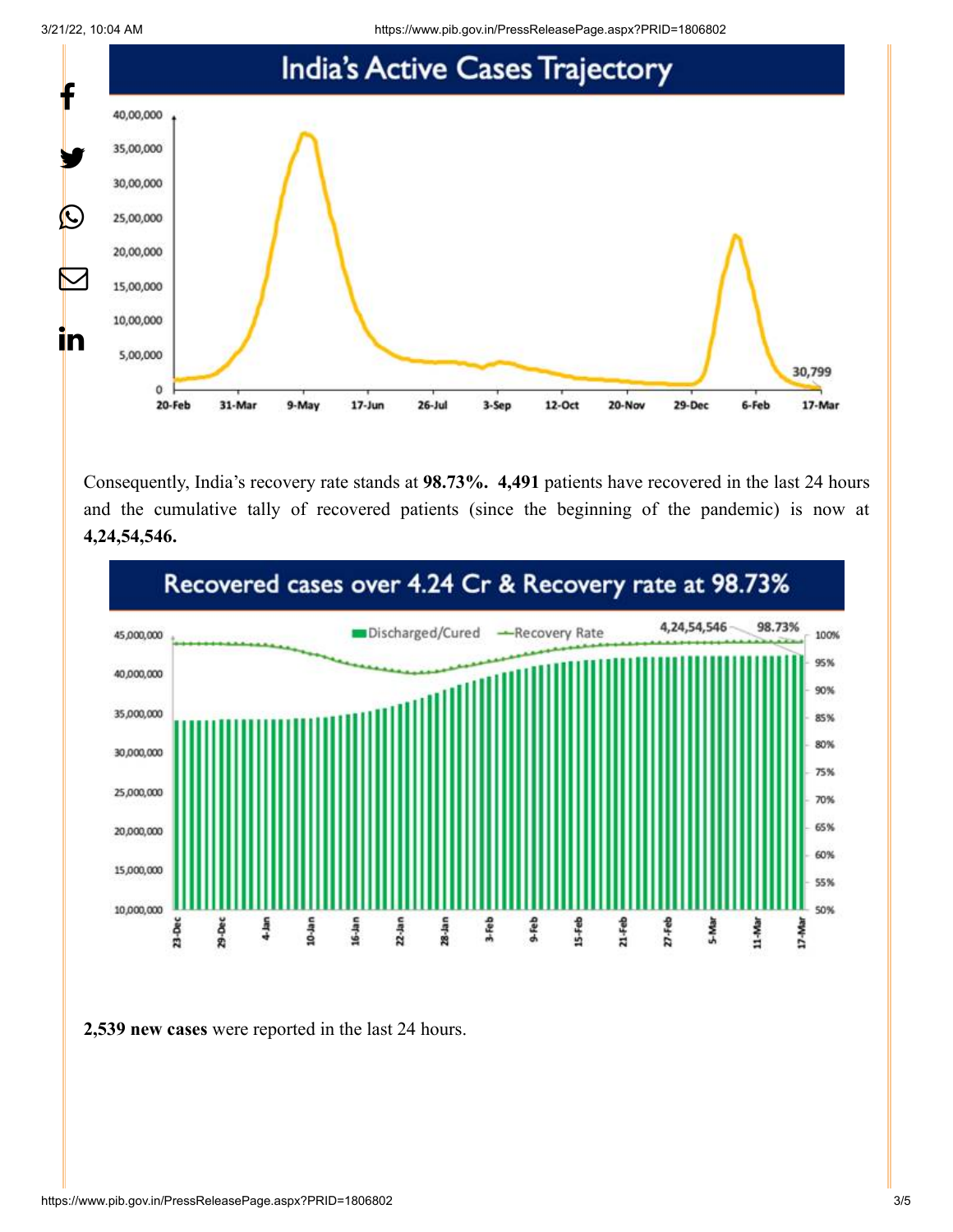

The last 24 hours saw a total of **7,17,330** COVID-19 tests being conducted. India has so far conducted over **78.12 Cr (78,12,24,304**) cumulative tests.

There has been a sustained fall in the weekly and daily Positivity Rates too. **Weekly Positivity Rate** in the country currently **stands at 0.42%** and the **Daily Positivity rate is reported to be 0.35%.**